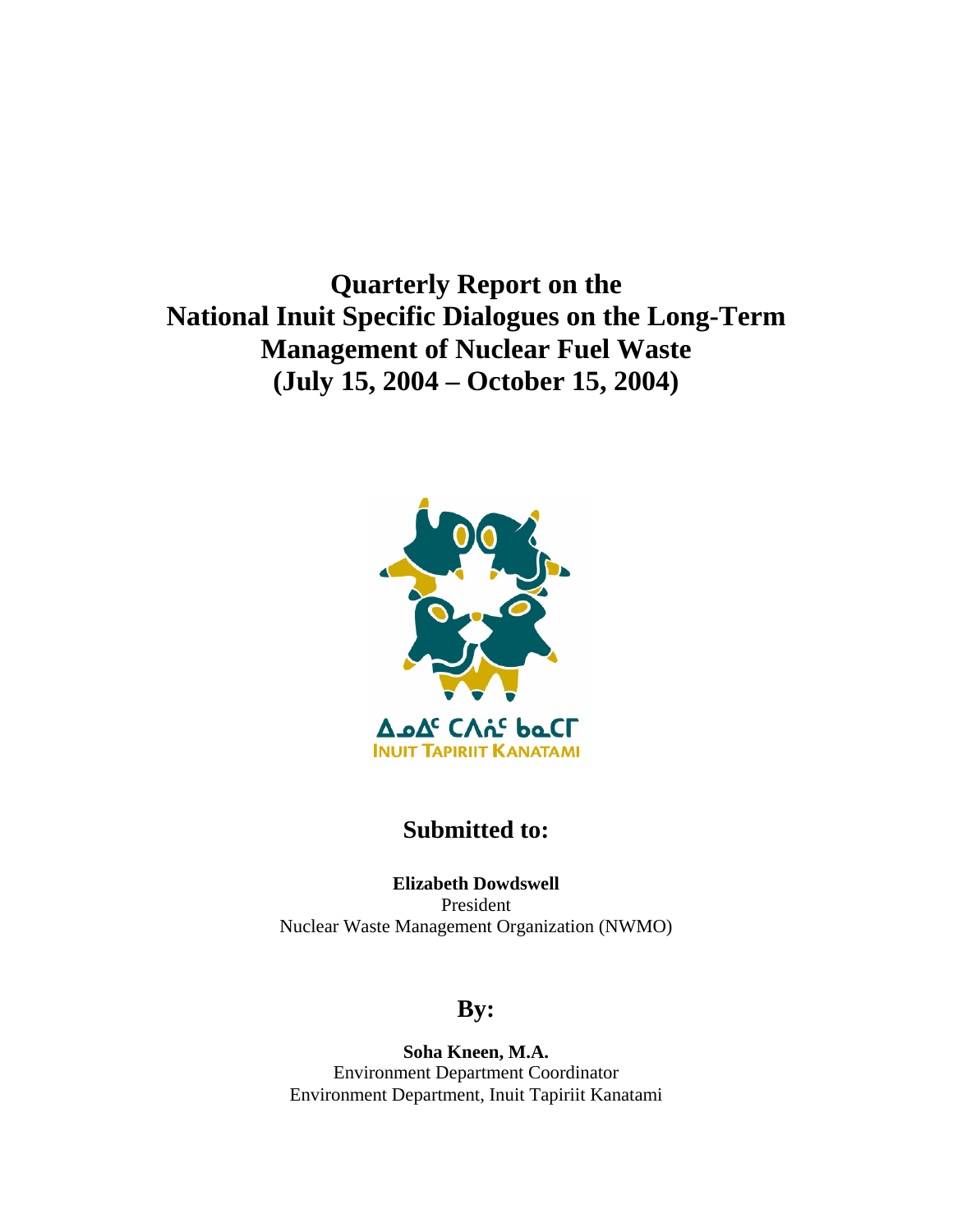# **OUTLINE OF JULY 15 – OCTOBER 15, 2004 ACTIVITIES ................................................ 7**

|    | 1. Final Selection of the locations and local Coordinators for the four regional Inuit |  |
|----|----------------------------------------------------------------------------------------|--|
| 2. |                                                                                        |  |
| 3. | General Logisitics/Planning/Preparation for each regional Inuit Dialogue               |  |
|    | (including the rental of space for the dialogue, interpreters and all necessary        |  |
|    |                                                                                        |  |
| 4. |                                                                                        |  |
| 5. |                                                                                        |  |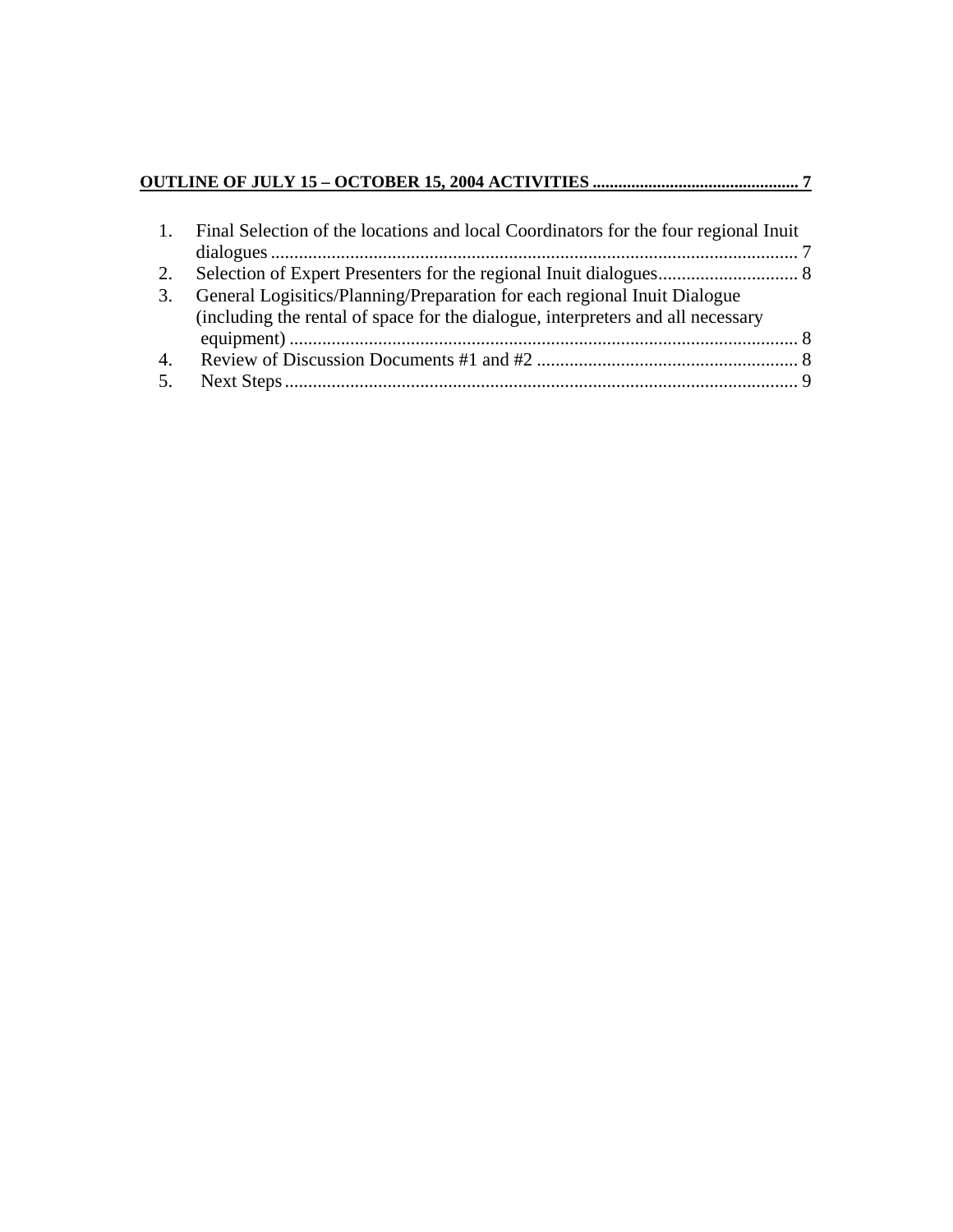## **Outline of July 15 – October 15, 2004 Activities**

Throughout the past three months, ITK, with the help of the Inuit Landclaims Organizations, has been actively engaged in the organizing of the four regional Inuit dialogues on the Long-Term Management of Nuclear Fuel Waste.

The particulars of ITK's recent activities in preparation for these consultations will be addressed as follows:

- 1. Final selection of locations and local coordinators for the four regional consultations;
- 2. Selection of expert presenters for the regional Inuit dialogues;
- 3. General Logistics/planning/preparation for each regional Inuit dialogue (including the rental of the space for the consultation, interpreters and all necessary equipment);
- 4. Review and critiquing of Discussion Documents #1 and #2
- 5. Next Steps.

#### **1. Final Selection of the locations and local Coordinators for the four regional Inuit dialogues**

At this point three of the four local regional coordinators have been selected. We are currently still waiting to hear from the Nunavik Task Force Member with regards to a name for a local regional coordinator for the Nunavik region.

A comprehensive overview of the names of the local coordinators, the locations chosen per region, the final date selection, as well as the names of the permanent regional Task Force Members is provided in the chart listed below.

| <b>Region</b> | <b>Regional</b><br><b>Inuit Land</b><br><b>Claims</b><br>Organization | Final<br><b>Location</b><br><b>Chosen</b> | <b>Dates</b><br><b>Chosen</b> | Local<br>coordinator        | <b>Task Force</b><br><b>Member</b>          |
|---------------|-----------------------------------------------------------------------|-------------------------------------------|-------------------------------|-----------------------------|---------------------------------------------|
| Nunavut       | <b>Nunavut</b><br>Tunngavik<br>Incorporated<br>(NTI)                  | Iqaluit                                   | Nov. 9-10,<br>2004            | Rosemary Ipeelie            | George<br>Hakongak/<br>Philippe<br>Lavallee |
| Inuvialuit    | Inuvialuit<br>Regional<br>Corporation                                 | Inuvik                                    | Nov. 17-18,<br>2004           | <b>Barbara</b><br>Armstrong | Joe Thrasher/<br>Andy<br>Carpenter Jr.      |
| Nunavik       | Makivik<br>Corporation                                                | Kuujjuak                                  | Jan. 27-28,<br>2005           | Not chosen yet              | Robert Lanari                               |
| Labrador      | Labrador Inuit<br>Association<br>(LIA)                                | Makkovik                                  | Feb. 2-3, 2005                | Carol Gear                  | Keith Chaulk                                |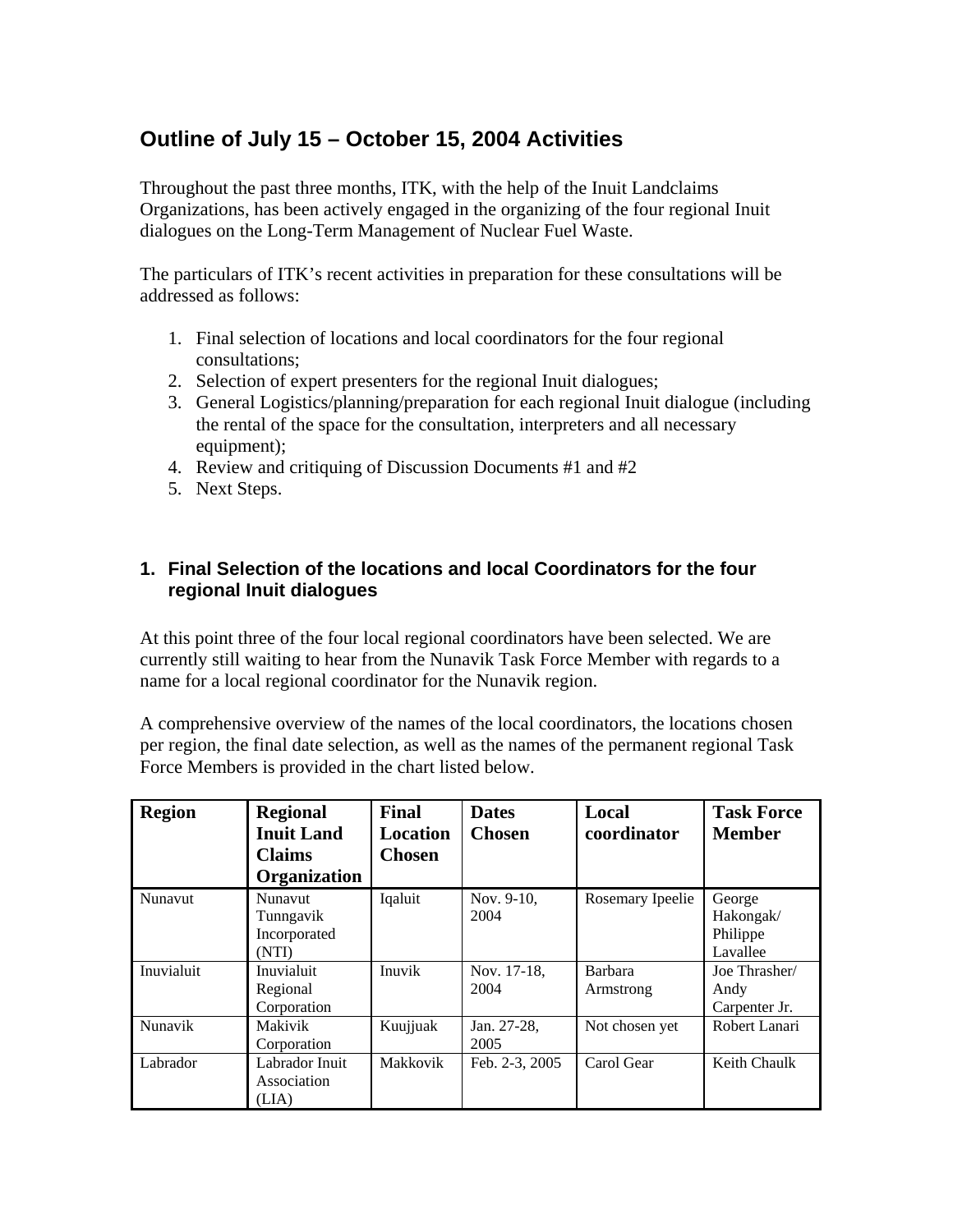#### **2. Selection of Expert Presenters for the regional Inuit dialogues**

In order to select expert presenters for the National Inuit Dialogues on the Long-Term Management of Nuclear Fuel Waste, we approached a number of organizations and individuals for advice. In the end this resulted in the selection of the following individuals:

| Dr. Fred Roots         | (who will be participating at the Nunavik and the Labrador |  |  |
|------------------------|------------------------------------------------------------|--|--|
|                        | dialogues)                                                 |  |  |
| Dr. Gordon Edwards     | (who will be participating at the Nunavut, Inuvialuit)     |  |  |
|                        | Settlement Region, Nunavik and Labrador dialogues)         |  |  |
| Dr. Robert Del Tredici | (who will be presenting at the Nunavut and Inuvialuit)     |  |  |
|                        | Settlement Region dialogues)                               |  |  |

#### **3. General Logisitics/Planning/Preparation for each regional Inuit Dialogue (including the rental of space for the dialogue, interpreters and all necessary equipment)**

Currently, PJ Akeeagok is in the process of arranging for the travel, accommodations, per diems, and honoraria arrangements for all conference participants.

We have further hired two of the four on-the-ground coordinators (for Iqaluit and Inuvik), who, in coordination with PJ Akeeagok, are in the process of arranging for the following:

- Arrangement for a meeting space for the 2-day regional Inuit dialogue (incl. equipment needs, arranging for coffee breaks, and workshop supplies);
- Arrangement for accommodations (hotel and/or billet);
- Arrangement for 2 local interpreters to be hired for the regional Inuit dialogue;
- Arrangement of an NWMO sponsored community feast on the first night of the regional Inuit dialogue;
- Supervision of the general functioning of the dialogues;
- Arrangement for the advertising of the dialogue and the setting up of a radio presentation (call-in show) of the experts on the Long-Term Management of Nuclear Fuel Waste at the local radio station.

At this point the preparations for the dialogues that are taking place in Iqaluit (Nunavut) and Inuvik (Inuvialuit Settlement Region) are well on their way to completion.

#### **4. Review of Discussion Documents #1 and #2**

We are currently in the process of reviewing discussion documents #1 and #2. We will have completed this process in the next quarter and will be submitting our reviews of these documents as part of our next quarterly report.